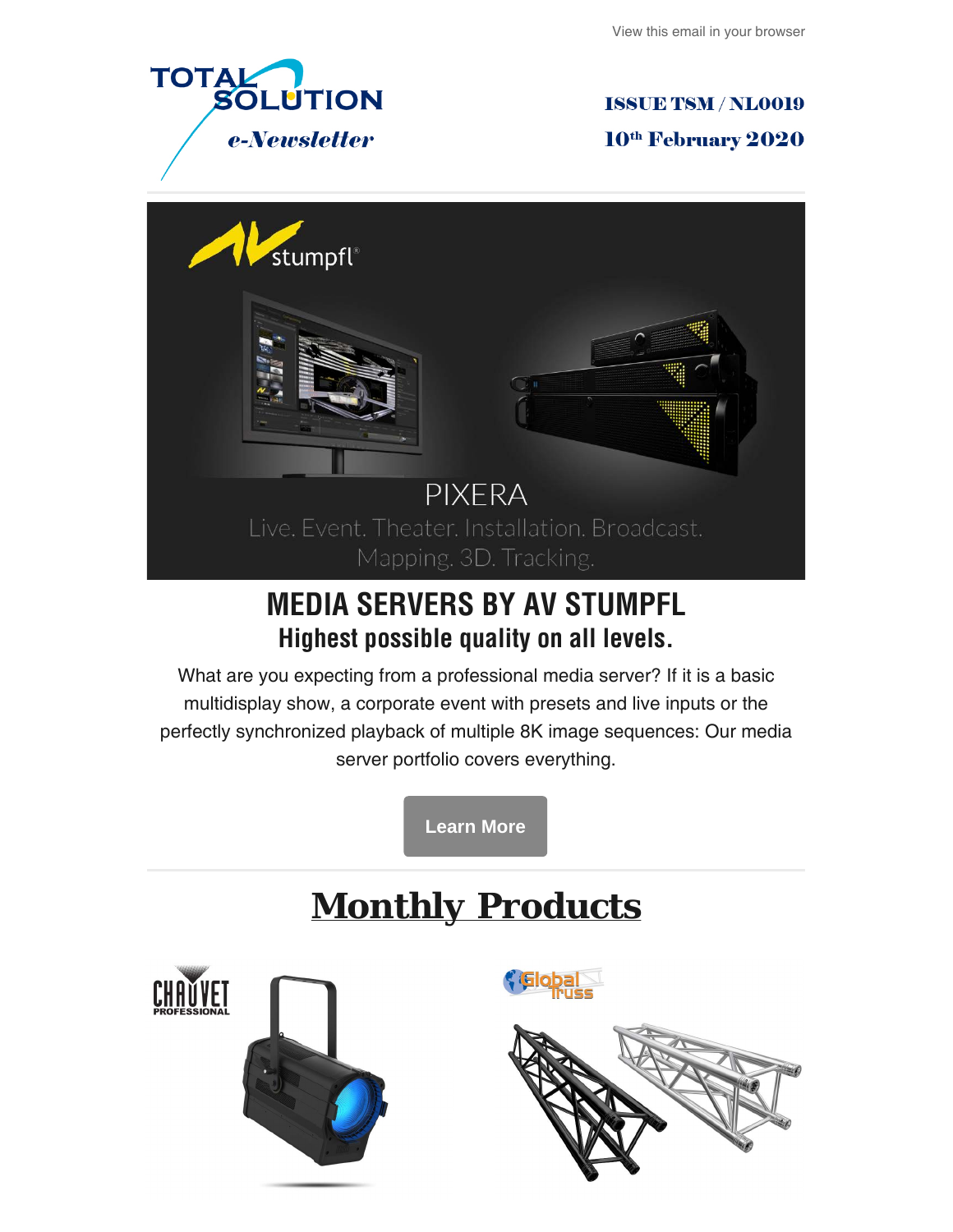### **Chauvet Ovation F-915**

Ovation F-915FC is a high-power, full color mixing Fresnel style fixture that utilizes our RGBAL LED system. This fixture projects a bright beautifully soft, field of light from subtle pastels to punchy saturates and nearly any temperature of white.





**ChainMaster BGV-D8 Hoist**

The compact form, robust aluminium casing and low unladen weight of ChainMaster rigging lifts guarantee optimal handling in day-to-day use.An extensive selection of optional fittings and accessories allow worldwide use in line with the widest range of requirement criteria.

### **Global Truss F34P**

- Length: 50 500 cm
- Pipe diameter: 50 mm
- Wall thickness: 3 mm
- TÜV Certified
- Conical connectors included



### **Ayrton Khamsin**

Ayrton has once again pushed the limits with a newly designed "profile" luminaire… Khamsin… squeezing a 750 W LED module into the highly compact Ghibli format, while offering 60% more light output..





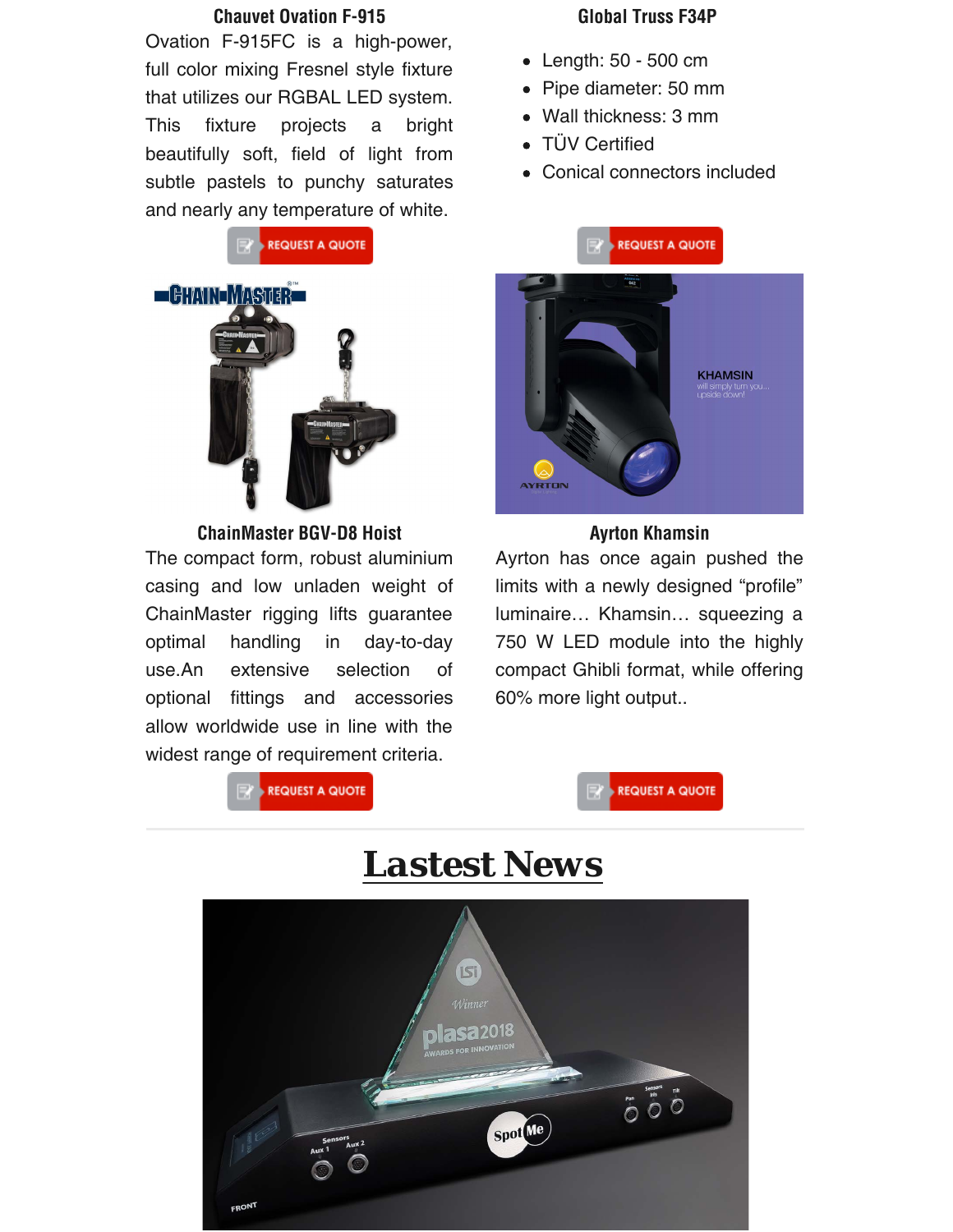## **Robert Juliat SpotMe now certified by L-Acoustics for its L-ISA Immersive Hyperreal Sound technology**

Coming into the new year, L-Acoustics reveals the January release of a significant software update for its L-ISA Immersive Hyperreal Sound technology that will enable users to monitor the positioning of any tracked object in a 3D view. With L-ISA Controller version 2.0, source parameters—including Pan, Width, Height, Distance, and Elevation—can be mapped and scaled to all certified tracking systems....

## [Read More](https://www.robertjuliat.com/archives/2020/Robert_Juliat_SpotMe_now_certified_by_L-Acoustics_for_its_L-ISA_Immersive_Hyperreal_Sound_technology?fbclid=IwAR1pbQj9UHYNpY0pwFs0QWEWAmzHV9AHogOBvnFJfVrTwYv4kY0uvThKpfI#.XiAHpCgzaUl)



## **Roadie test drives versatile Ayrton MiniPanel-FX and Diablo-TC**

When Singapore-based lighting design company, Roadie Pte Ltd, purchased a substantial number of Ayrton lighting fixtures from exclusive local distributor, Total Solution Marketing Pte Ltd, it was an opportunity to find out what persuaded them to choose their 24 MiniPanel-FX and 18 Diablo-TC fixtures. .....

Read More

## **Stagesmarts C12**

It features 12 channels each rated at 16A with our unique load sensing system, loss-of-neutral overload protection, superior circuit breakers that permit longer cables... ....





## **Global Truss F34 Ladder**

The F34 Global Truss system offers an optimum of load capacity and is characterized by a low transport volume with its lightweight construction. .....